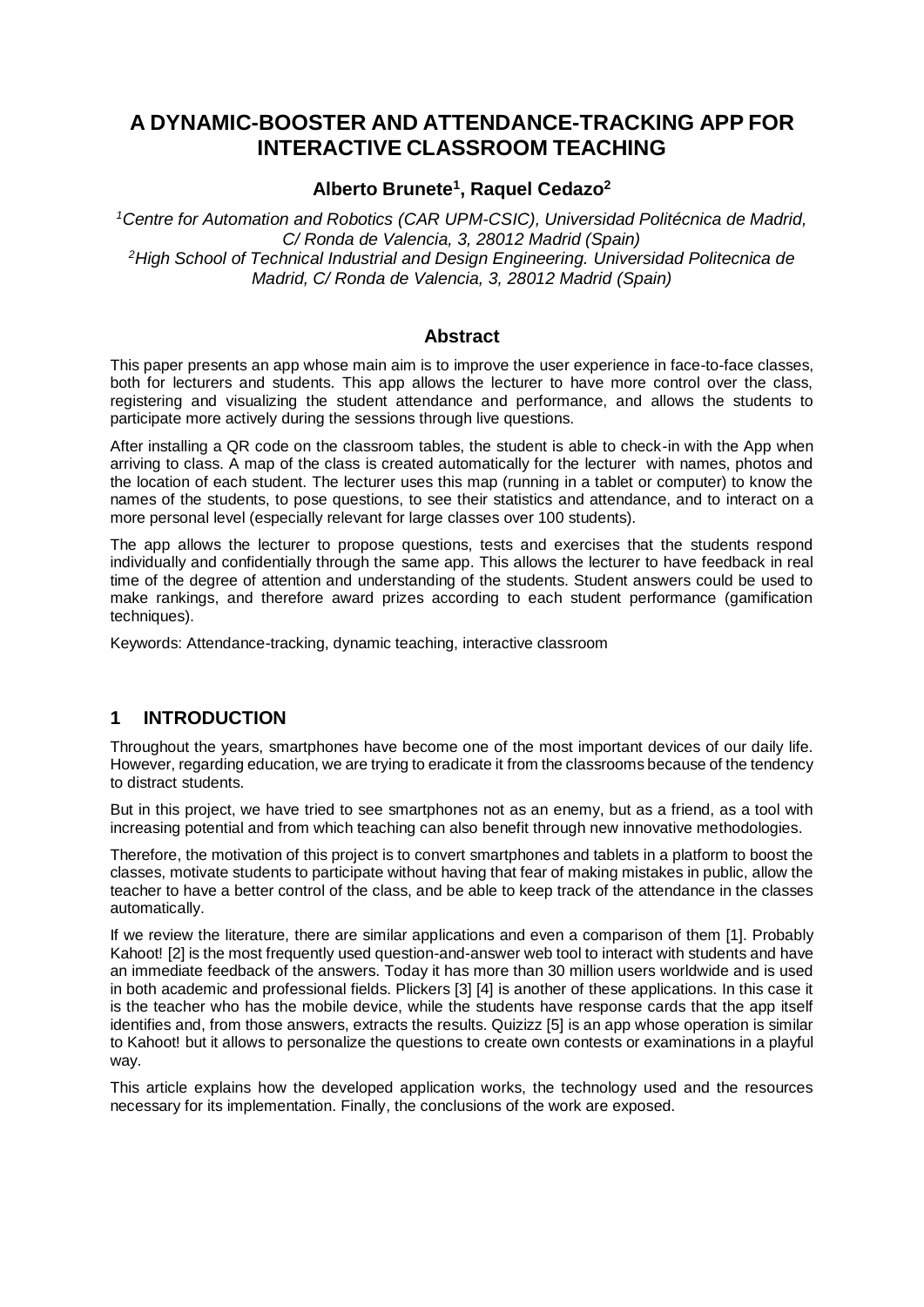## **2 METHODOLOGY**

In this section the general objectives, the technologies used, a general overview of the system and a description of the functionalities will be explained.

## **2.1 Objectives**

The objectives of the applications are the following:

1. Booster classes, by formulating questions, tests, games, etc. in class.

2. Give quick feedback to students on his learning process, since they know instantly if they are understanding the concepts.

3. Motivate students, allowing them to participate in class without the fear of making mistakes in public or making a fool of themselves.

4. Reward students who participate more in class or who best make progress.

5. Create balanced groups in class that bring together the most hardworking students and the least.

6. Improve the teacher-student relationship through a map of the class, which will allow the teacher to know the name of the students at all times and thus make a more personalized communication.

7. Register attendance to class automatically.

## **2.2 Technologies**

Once the objectives are defined, the technologies, development environment and architecture of the system will be explained.

For the development of the application on the server, we have chosen the MEAN open-source environment, a full-stack JavaScript solution that helps building fast, robust, and maintainable web applications using MongoDB, Express, AngularJS, and Node.js. As shown in the Fig. 1, on the server side there is Node.js, an execution environment for event-driven server-side and networking applications, Express.js, a web application framework that runs on Node.js, and MongoDB, a NoSQL database. On the user side, we use Angular.js, a JavaScript MVC frameworks that run in browser JavaScript engines. The user application in the encapsulated in a mobile app (Android or iOS) using Cordova, a mobile application development framework that wraps HTML5 code into a multi-platform mobile app.



*Figure 1. System overview*

On the user side, there are two different profiles: lecturer and student. It is easy to select them by using user/password login screens.

Nowadays, there are many choices when it comes to coding and simplifying certain functions of the use of a mobile device. Currently existing technology allows us to insert information in certain labels or markers, in order to develop functions in the smartphone in a predefined way.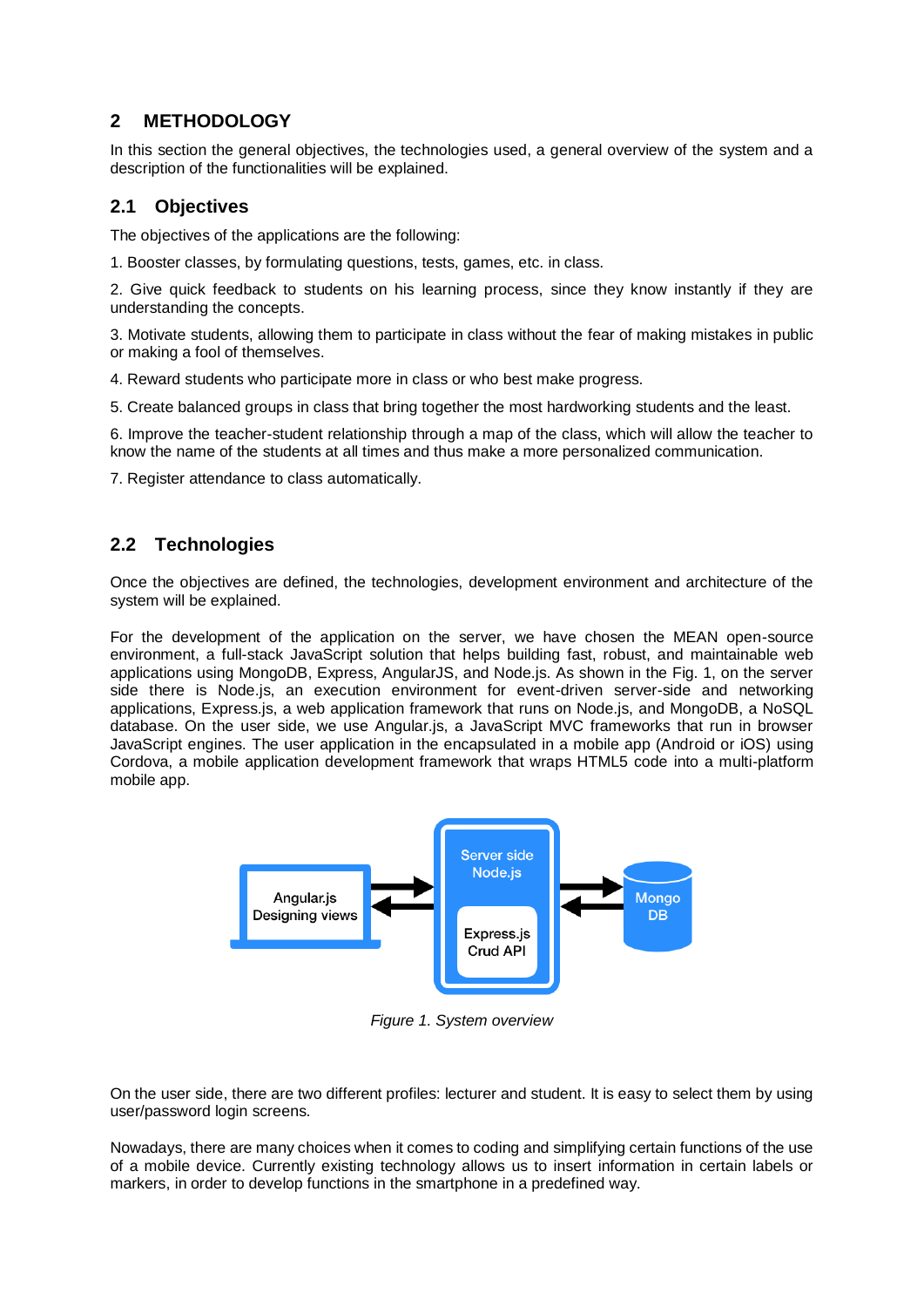Initially, two options were considered for this project: NFC and QR.

- 1) NFC (Near Field Communication) is a communication technology for proximity between devices without the need for cables or wires, conveniently and safely, just a few centimetres away. This technology offers a series of advantages: better visibility regardless of the light of the stay, longer life, gives the guarantee of the presence of the user and is easy to use.
- 2) A QR code is a square two-dimensional bar code that can store the encoded data and can include URL, vCard, text, email, SMS, social networks, PDF, MP3, APP stores, images, telephones, events, Wi-Fi and geolocation.

Since some smartphones don't have NFC at the moment, we have chosen QR codes.

## **2.3 System Overview**

Fig. 2 shows the architecture of the system. On the one hand, there is a server with a database that is connected to the Local Area Network (LAN) of the University. On the other hand, there are the applications of the lecturer and students:

- The student has an app installed on his mobile phone, either Android or iOS. This application uses the camera to read the QR code that is installed in each of the tables in the classroom.
- The teacher accesses his application through a web browser, either from a mobile / tablet or from a computer.

The system forces both applications to connect through the university network, which avoids possible identity theft attempts.



*Figure 2. System overview*

#### **2.4 User stories**

Two user stories have been defined to implement the application: one for the lecturer, and one for the student.

The student user story is as follows:

- As a student, I want to register ("check-in") in that class with my mobile device through the QR code located on my desk.
- I want the app to notify me when there is a test that the teacher formulates.
- I want to be able to answer the test from the app.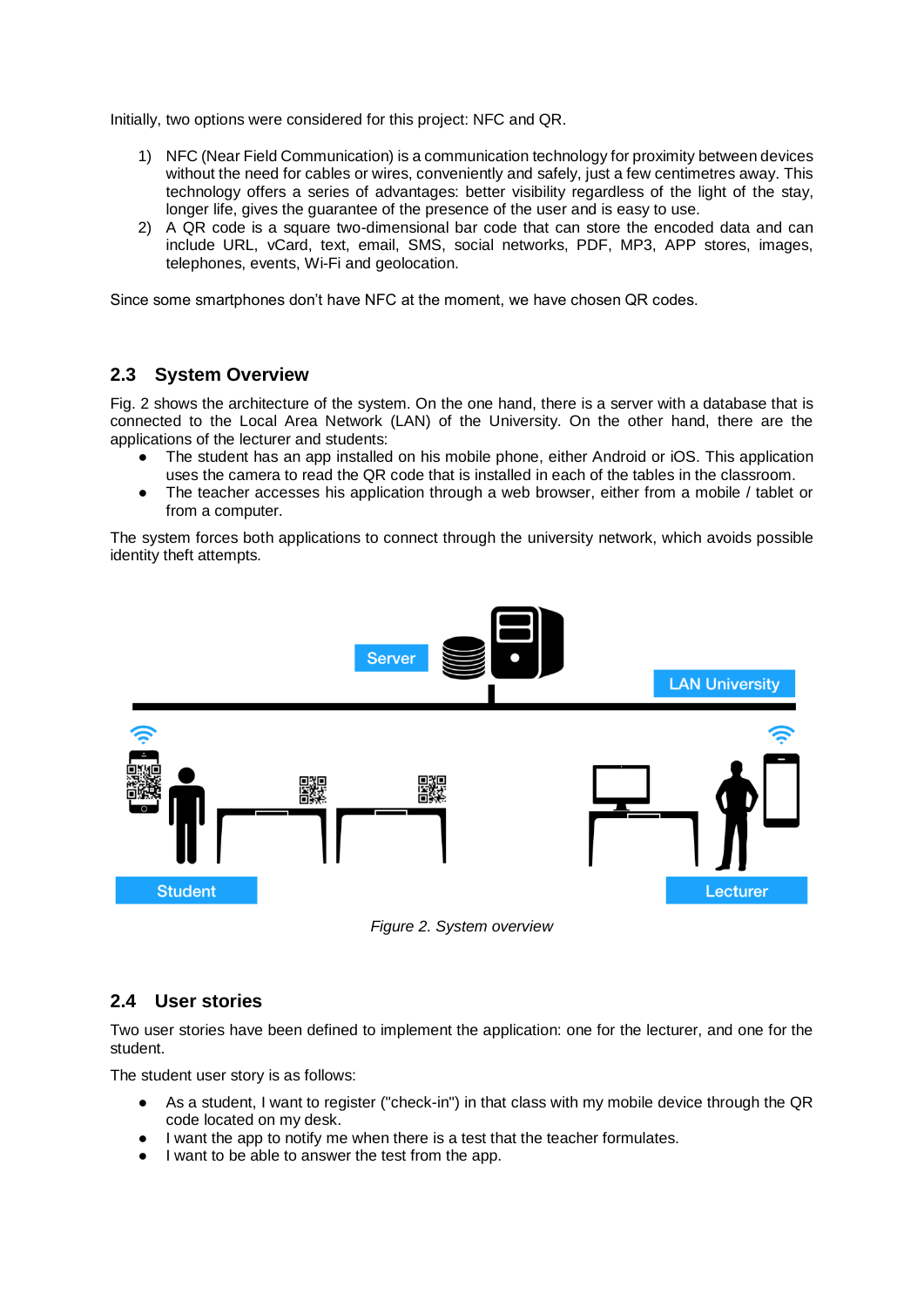● I want to be able to see the statistics of the questions-answers that I have done in each of the subjects.

The lecturer user story is as follows:

- As a lecturer. I want to visualize the map of the class, with names, photos and location of each student.
- I want to use the map through a tablet or PC to know the names of the students and to be able to interact on a personal level (this is especially relevant for classes of 100 students or more).
- I want to ask questions, tests, games, exercises, etc. that students answer individually and confidentially through their app.
- I want to visualize the statistics of each of the questions after having given a short time for the students to answer during the class.
- I want to see the rankings of the students, aggregated grades, and number of times they have not attended class.

Student responses can be used to make rankings or classifications of students, which can be used by the lecturers at their convenience, for example to award prizes according to the performance of each student (gamification techniques are used).

## **3 RESULTS**

In this section an example of use is presented. The application has been designed to be used by one lecturer and several students at the same time. There is a different interfaces for the lecturer and the student, as it can be seen in the Fig. 3.



*Figure 3. Lecturer's (left) and student's (right) interfaces*

The lecturer's flowchart can be seen in Fig. 4 and the student flowchart in Fig. 5. The lecturer has to create a session for each lecture to allow students to log in. At any moment, the lecturer can create a new question (test, short question) by typing the question on the application. One the question has been submitted, student will receive an alert to answer the question.

Lecturers can see a map of the class in the app, so they can check how many correct answers there are. Both lecturers and students can check rankings and statistics to keep track of their progress.

Every time the student logs in the application by scanning the QR code, he/she attendance is registered for the record.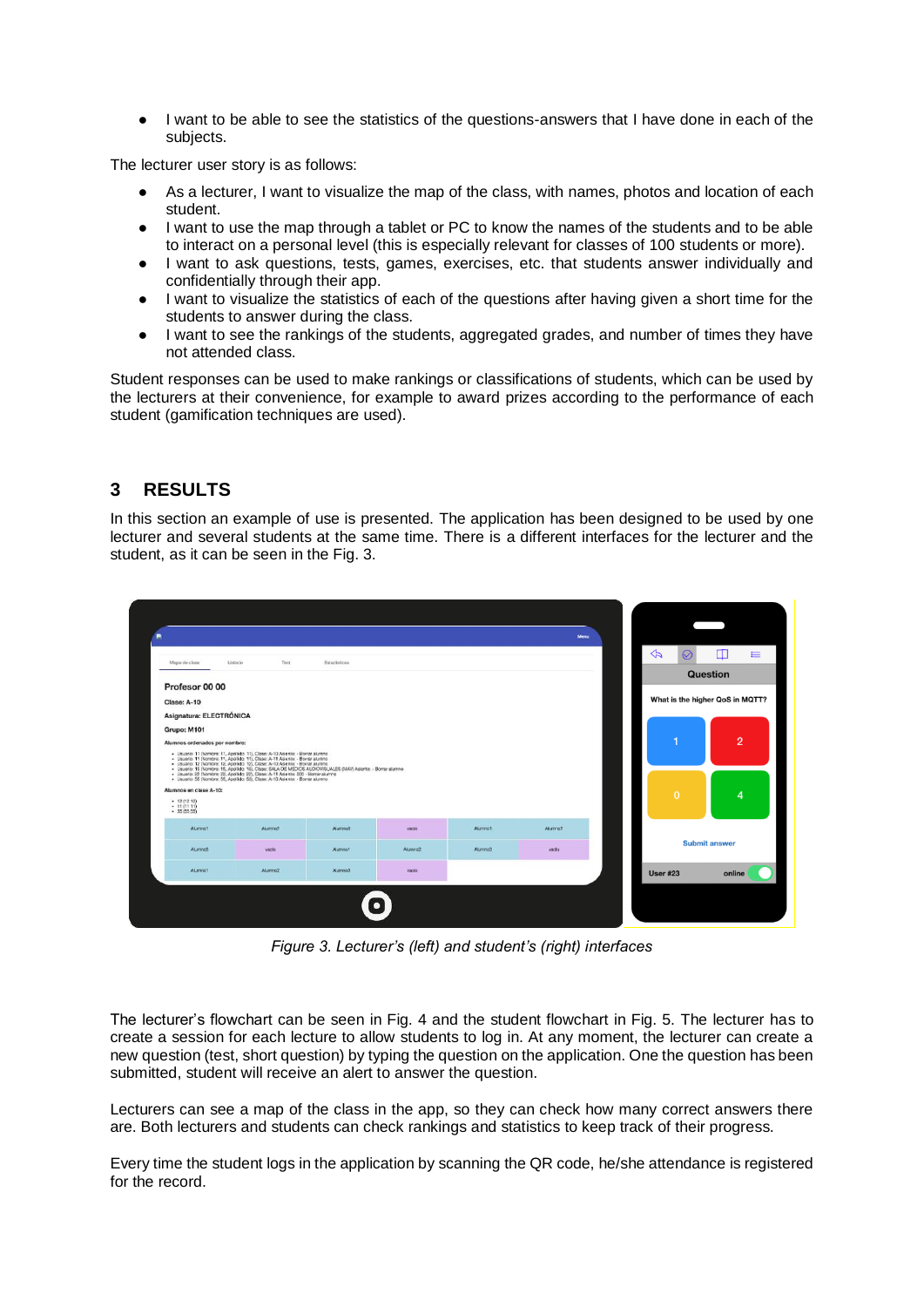

*Figure 4. Lecturer's flowchart*

## **4 CONCLUSIONS**

In this paper a new idea to improve the user experience in face-to-face classes, both for lecturers and students has been presented. An app allowing the lecturer to have more control over the class, registering and visualizing the student attendance and performance, and allowing students to participate more actively during the sessions through live questions, has been designed.

This project contributes to improve both academic results and class activities. Regarding the improvement of academic results, the proposed system allows a constant and progressive evaluation of the students in each class. The lecturer can make questions directly to the students (without the need to prepare them in advance), and their answers will be recorded. This allows a progressive evaluation throughout the course, fairer in certain areas than the partial exams.

And regarding class activities, we believe that there is a clear problem of student participation in classes. Students are afraid to speak in class and to speak in public. Although public speaking is a competence that students must have, while they acquire it, this system allows them to participate in classes. This lack of participation means that lecturers do not get feedback from the students and do not know if what they are explaining is being understood or not.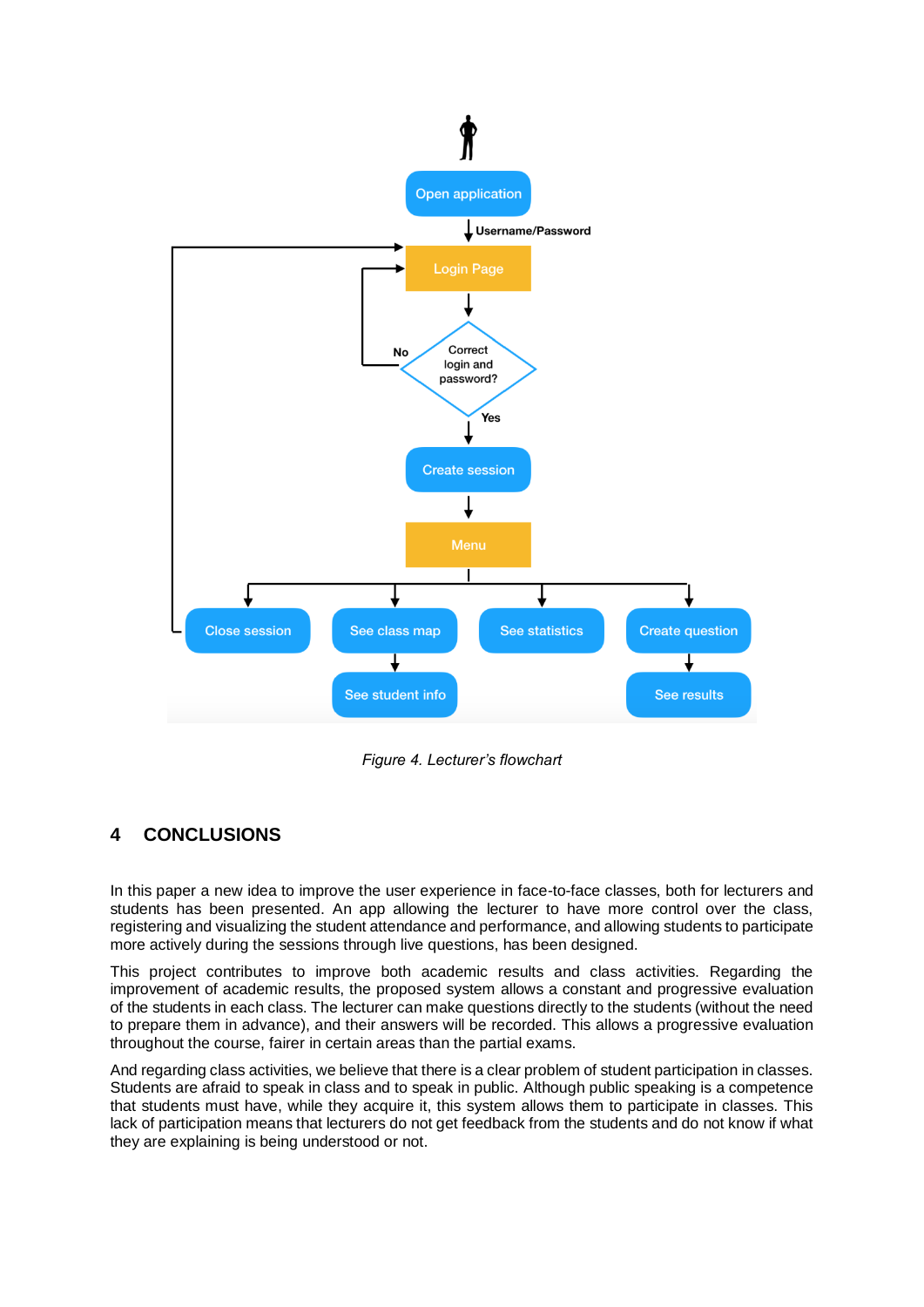

*Figure 5. Student's flowchart*

In some of the modules in which this app is to be implemented, there is a clear problem of absenteeism. We believe that this tool can be useful to motivate students by making classes more interactive.

The economic investment to implement this is minimal since QR codes can be printed and placed on tables for very little money and applications are installed on the devices of the students and lecturers themselves. Only one server PC is needed and the configuration of the system to the school or classroom. Therefore, it is believed that it will be a perfectly adaptable tool for any teaching classroom.

The application will be launched during the 2018-2019 academic year in the subjects taught by the authors' department. However, we still do not have performance results yet since we are at the beginning of the academic year and the last tests are being carried out.

## **ACKNOWLEDGEMENTS**

This project has been funded by the Universidad Politecnica de Madrid within the "Aid for educational innovation and the improvement of the quality of teaching" during the academic year 2017-2018.